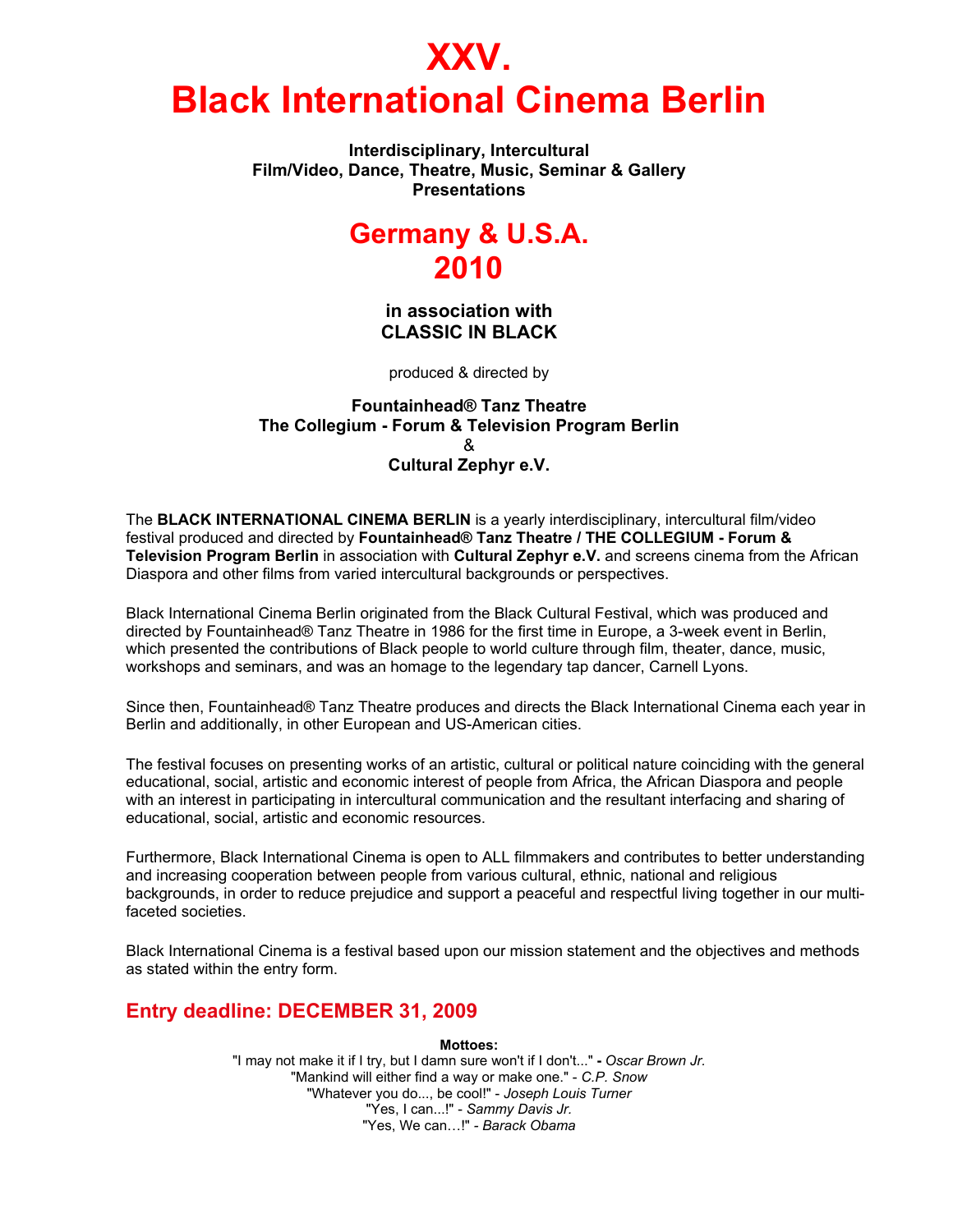# **ENTRY FORM BICB 2010**

# **STATEMENT OF INTENTION**

We are an international, intercultural community of persons engaged in achieving increasing understanding and cooperation between individuals and groups in support of democratic procedures and the elimination of violence, religious, ethnic and gender persecution, youth exploitation, homophobia and racial hatred through the process of art, education, culture and dialogue.

Wir sind eine internationale, interkulturelle Gemeinschaft von Menschen mit dem Engagement für ein besseres Verständnis und wachsende Kooperation zwischen Individuen und Gruppen, mit Unterstützung des demokratischen Prozesses und der Beseitigung von Gewalt, Verfolgung aufgrund religiöser, ethnischer und geschlechtlicher Zugehörigkeit, Kindes- und Jungendmissbrauch, Homosexuellen-Feindlichkeit und von Rassenhass, durch die Mittel der Kunst, der Bildung, der Kultur und des Dialogs.

...sont une communauté internationale et interculturelle de personnes qui s'engagent pour une meilleure compréhension, pour une coopération croissante entre les individus et les groupes, dans le but d'affirmer les aspirations démocratiques et de contribuer ainsi à éliminer la violence, l'antisémitisme, la discrimination des homosexuels et le racisme par le véhicule de l'art, de l'éducation, de la culture et du dialogue.

...kültürler ve uluslar arasi bir topluluk olarak, bireyler ve gruplar arasinda daha iyi bir anlayis ve is birlikteligi için angaje olmaktayiz, bununla demokratik bir sürecin destegiyle sanat, egitim, kültür ve dialog araciligi ile siddet, antisemitizm, homoseksüel düsmanligi ve irklar arasi kin ve nefret duzgusuna bir çözüm getirmek istiyoruz.

...é uma comunidade international e intercultural de pessoas empenhádas em melhorar a compreensão e aumentar a cooperação entre indivíduos e grupos, apoiando o processo democrãtico e a eliminação da violência, anti-semitismo, discriminação homossexual e racismo, a trave's da arte, educação, cultura e diálogo.

...sono una communità internazionale e interculturale di persone impegnate per una migliore comprensione e cooperazione tra gl'individui e i gruppi, con la meta di dare un impulso al processo democratico, eliminando cosi la violenza, l'antisemitismo, il rassismo e la discriminazione degli omosessuali - per questa realisazione ci sono gl'instrumenti dell'arte dell'educazione, della cultura e dello dialogo.

...son una comunidad internacional e intercultural de personas empenadas para una mejor comprensión y cooperación entre los individuos y grupos, con la meta de dar fuerza al impulso democrático y asi de eliminar también la violencia como el antisemitismo, el racismo y la discriminación de los homosexuales. Por eso se usan los medios del arte, de la educación, de la cultura y del diálogo.

## **OBJECTIVES AND METHODS**

- **1.** The presentation of films, seminars, exhibitions and performances by multi-national, cultural, -racial and -ethnic groups of artists, filmmakers and intellectuals.<br>2. The dissemination of information on a variety
- **2.** The dissemination of information on a variety of issues of concern to people of the African Diaspora and people from various racial and ethnic backgrounds with convergent perspectives and interests.
- **3.** The encouragement of tolerance and respect for a multi-faceted society through direct and indirect contact, thereby supporting the heightened awareness necessary for living in a multi-racial, -ethnic World, Country, Town and Community.
- **4.** To develop and promote the sharing of cultural, intellectual, economic and technological resources, which may be increasingly utilized to lessen the dependent state of many of the world's people.
- **5.** The annual publishing of the Black International Cinema Berlin, Germany & U.S.A. Anthology

# **The BLACK INTERNATIONAL CINEMA BERLIN is open to ALL filmmakers.**

#### **Categories:**

Entries invited from the African Diaspora and all Filmmakers dealing with issues relating to Intercultural and Multi-Heritaged Societies. Also entries of Children's and Art Films (i.e.: Dance, Theatre, Fine Arts, etc.)

## **Requirements:**

35mm, 16mm, Video (NTSC, PAL, SECAM) and Professional DVD.

An edition of the cinematic work selected for presentation in the XXV. Black International Cinema Berlin 2010, will be retained for festival archives.

All submissions must be sent to the production co-ordinator, address below.

When mailing, please designate the film package: For festival and cultural purposes.

Angela Kramer Production Co-ordinator Hohenfriedbergstr. 14 D-10829 Berlin, Germany Tel.: 0049 30/782 16 21 Fax: 0049 30/786 34 66 e-mail: bicdance@aol.com

Marion Kramer Public Relations Co-ordinator Fax. 0049 30/786 34 66 e-mail: bicdance@aol.com http://www.black-international-cinema.com http://www.blackinternationalcinema.de http://www.fountainhead-tanz-theatre.de